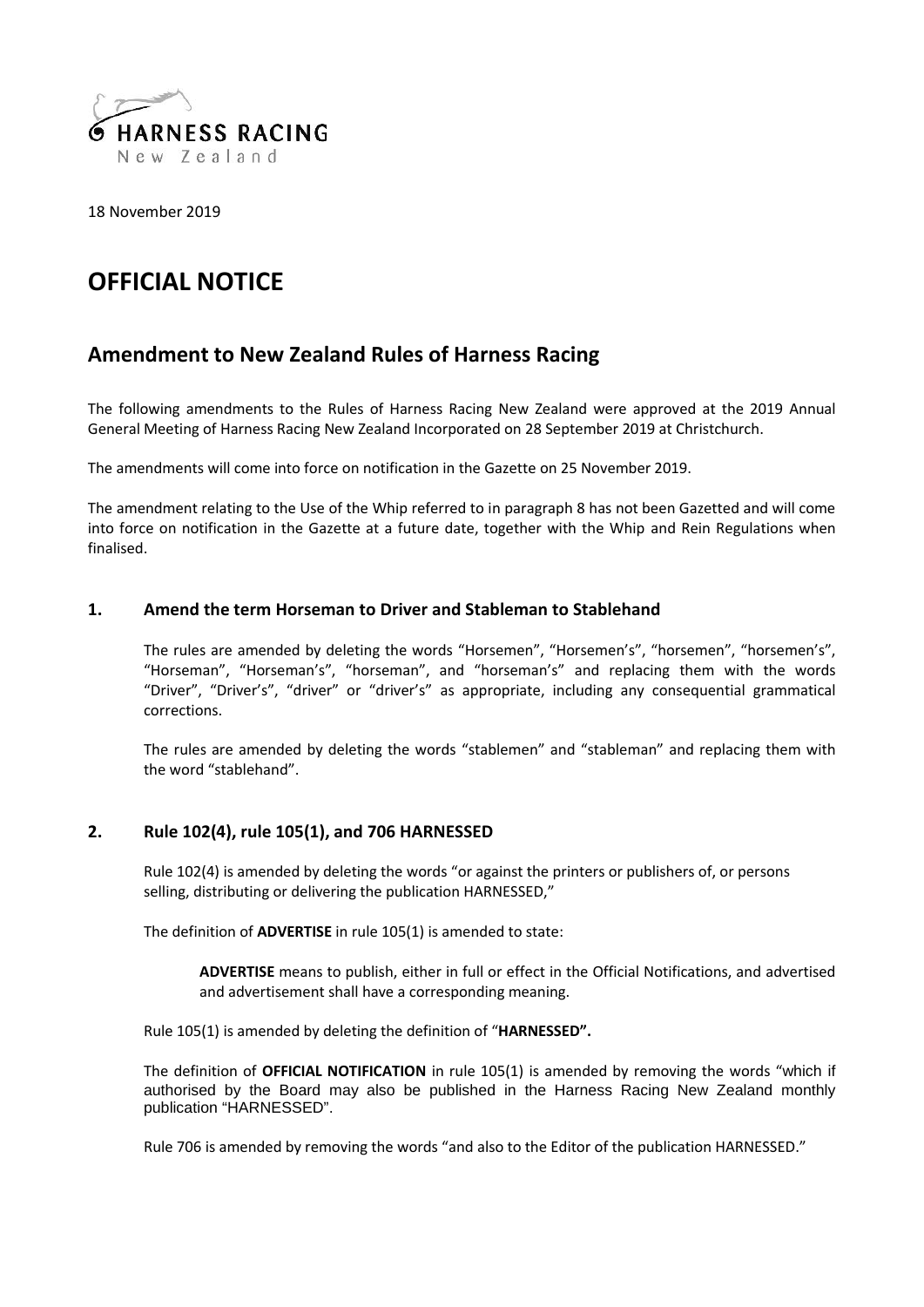### **3. Rule 305 - Notifiable Surgeries and Procedures**

Rule 305 is amended by adding a new paragraph (d) that states:

(d) report in writing to HRNZ as soon as practicable any surgery or procedure performed on a horse listed in the Notifiable Surgeries and Procedure Regulations made by the Board.

### **4. Rule 318A - Assistant Trainers**

The rules are amended by deleting rule 318A

### **5. Rule 403(2) - Ineligible Horses**

Rule 403(2) is amended by adding new paragraphs (n), (o), and (p) that state:

- (n) any horse under the age of four years that has had administered to it bisphosphonate.
- (o) any horse that has administered to it bisphosphonate in the period 30 clear days prior to racing.
- (p) any horse that has any substance directly or indirectly injected to a joint in the period eight clear days prior to racing.

### **6. Rule 505 - Betting on Horseman's Betting Account**

Rule 505(1) is amended to state:

505 (1) A driver may not bet, or have another person bet on their behalf, on any horse or combination of horses, in a race in which he or she is driving.

### **7. Rule 857(3)(i), 857(4)(d), 857(6) and 857(6A) - Reasons for Recall**

Rule 857(3)(i) is amended to state:

- (i) RECALL REASONS FOR. The Starter may sound a recall for the following reasons:
	- (i) a horse starts ahead of the barrier arm;
	- (ii) there is interference;
	- (iii) a horse has broken equipment;
	- (iv) a horse falls before the word RIGHT is given;
	- (v) an emergency occurs; and
	- (vi) a horse is in the wrong position,

Rule 857(4)(d) is amended to state:

- (d) The Starter may sound a recall for the following reasons:
	- (i) there is interference;
	- (ii) a horse has broken equipment;
	- (iii) a horse falls before the word RIGHT is given;
	- (iv) an emergency occurs;
	- (v) a horse is in the wrong position; and
	- (vi) where any horse is clearly ahead of the general line.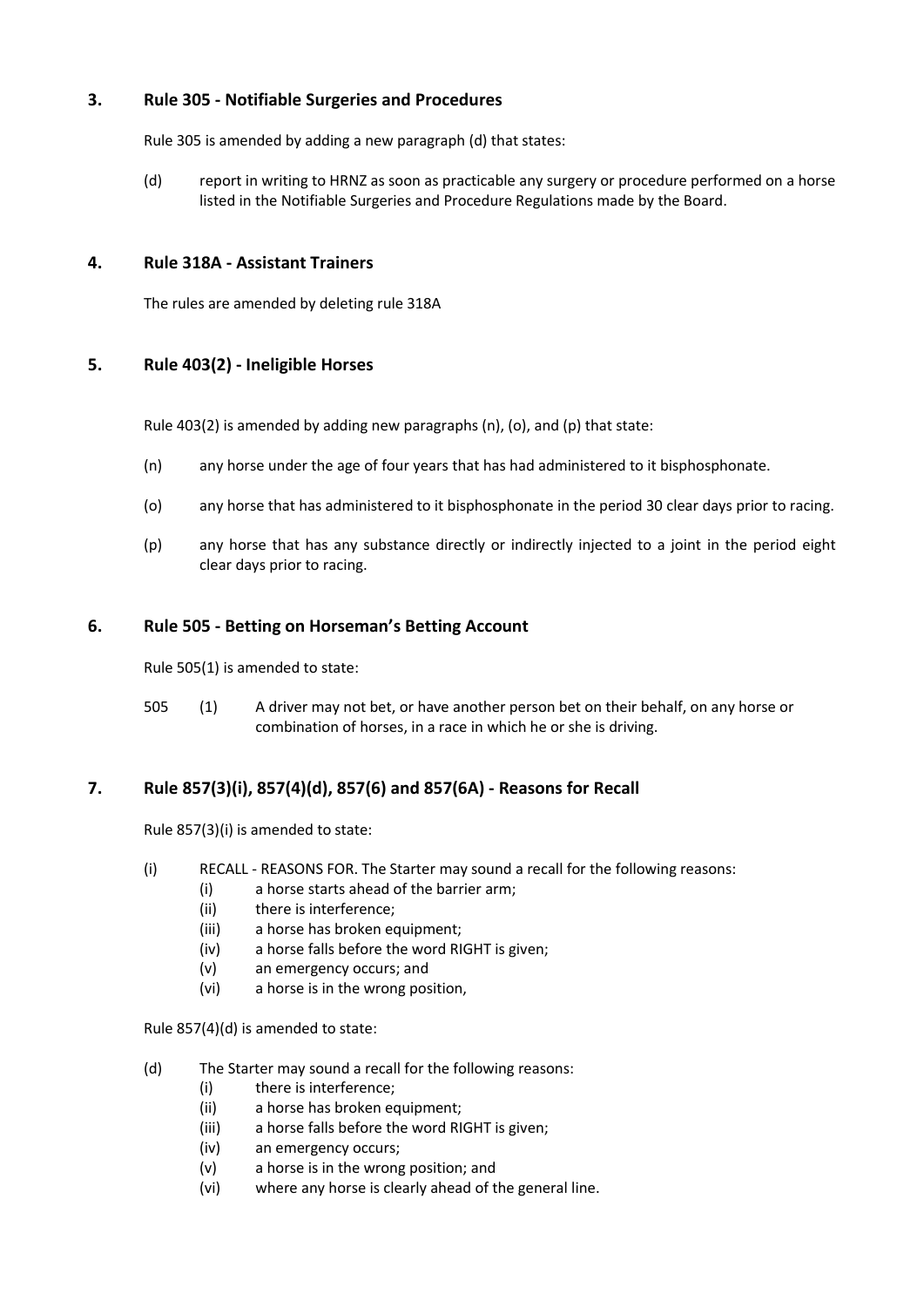### Rule 857(6) is amended to state:

(6) STANDING START

RECALL - REASONS FOR

The Starter may sound a recall for the following reasons:

- (a) interference prior to the barrier strand(s) being released;
- (b) a barrier strand fails to release, or its release interferes with a horse;
- (c) a Starter's Assistant impedes the progress of a horse

Rule 857 is amended by inserting after sub-rule (6) and new sub-rule (6A) that states:

- (6A) When a recall is sounded each horse involved in the reason for the recall shall remain in its allotted position for the second start unless the:
	- (a) horse is unable to remain in its allotted barrier position; or
	- (b) starter under Rule 860(8) places the horse in another position.

In the event a subsequent recall is sounded any horse involved in the reason for a previous recall shall be declared a late scratching.

### **8. Rule 866 and 869(2) - Amendments relating to Use of the Whip**

The Rules are amended by deleting rule 869(2) and amending rule 866 to state:

- 866 A driver in a race must not use:
	- (a) a whip not approved under the Whip and Rein Regulations made by the Board (the Whip and Rein Regulations);
	- (b) a whip in contravention of the Whip and Rein Regulations;
	- (c) the reins in contravention of the Whip and Rein Regulations.

*These amendments relating to the Use of the Whip will come into force on notification in the Gazette at a future date, together with the Whip and Rein Regulations when finalised.*

### **9. Rule 868(3)** *–* **Failure to Drive Out**

Rule 868(3) is amended to state:

(3) Every driver shall drive his or her horse out to the end of the race if he or she has any reasonable chance of running first, second, third, fourth, or fifth.

### **10. Rule 869(6)(b) Push Out Rule**

Rule 869(6)(b) is amended by deleting the words "making a forward movement"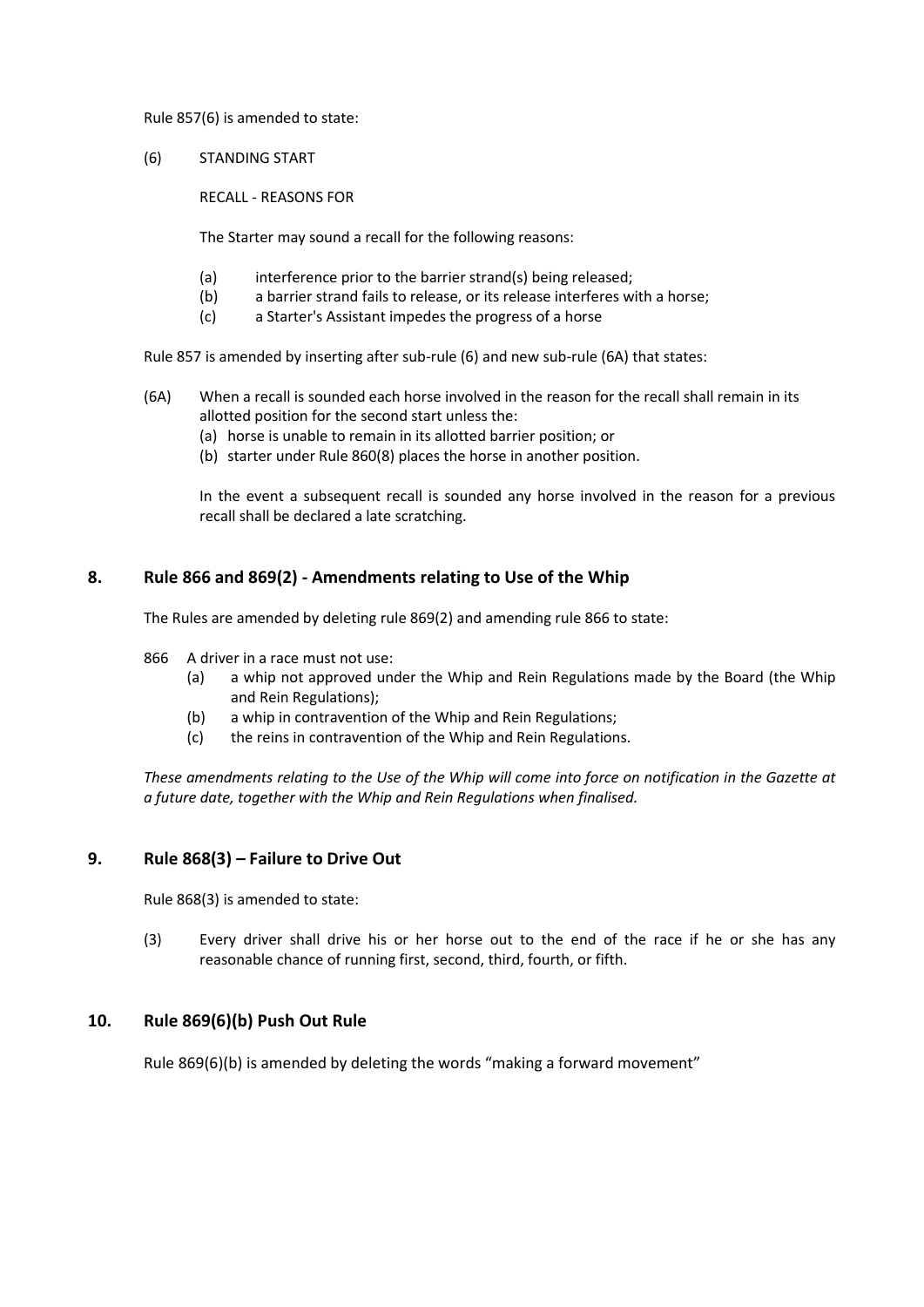### **11. Rules 105, 1004, 1004AA, 1004A, 1004AB, 1004B to 1004E, 1001(1)(q), and 1001(1)(qa) Prohibited Substance and Practices**

Rule 105(1) is amended by inserting the following definition clauses:

a **clear day prior to racing** means the twenty-four-hour period before 12.01 am on the day the horse is to race and includes the day of racing.

**laboratory means** a laboratory approved by the Board.

**a day of racing** commences at 12.01 am on the day on which the horse is to race and concludes half an hour after the last race.

**working day** means any day of the week other than—

- (a) Saturday, Sunday, Good Friday, Easter Monday, Anzac Day, Labour Day, the Sovereign's birthday, and Waitangi Day;
- (b) a day in the period commencing with 25 December in any year and ending with 15 January in the following year; and
- (c) if Waitangi Day or Anzac Day falls on a Saturday or Sunday, the following Monday.

The definition of Prohibited Substance in rule 105(1) is amended to state:

#### **PROHIBITED SUBSTANCE** means:

- (a) any substance set out in the Prohibited Substance and Practices Regulations;
- (b) the metabolites, artefacts and isomers of a prohibited substances; and
- (c) for any substance not set out in the Prohibited Substance and Practices Regulations any substance capable of affecting the speed, stamina, courage or conduct of a horse.

The rules are amended by deleting rules 1004, 1004AA, 1004A, 1004AB, 1004B, 1004C, 1004E, 1001(1)(q), and 1001(1)(qa) and inserting the following new rules 1004 to 1004O

#### Definitions

1004 (1) For the purpose of rules 1004A to 1004O:

#### **to administer** includes:

- (a) to cause to be administered to, or ingested by, a horse;
- (b) to permit to be administered to, or ingested by, a horse;
- (c) to attempt to administer to, or be ingested by, a horse; and
- (d) to attempt to cause or permit to be administered to, or ingested by, a horse.

(2) The Prohibited Substance and Practices Regulations made by the Board may include:

- (a) a list of substances or categories of substances as prohibited substances;
- (b) in the list, levels for substances below which the substance is exempted as a prohibited substance;
- (c) prohibited substances as out of competition substances;
- (d) a list of substances and practices to which rule 1004C shall not apply;
- (e) a list of approved laboratories; and
- (f) a list of prohibited practices.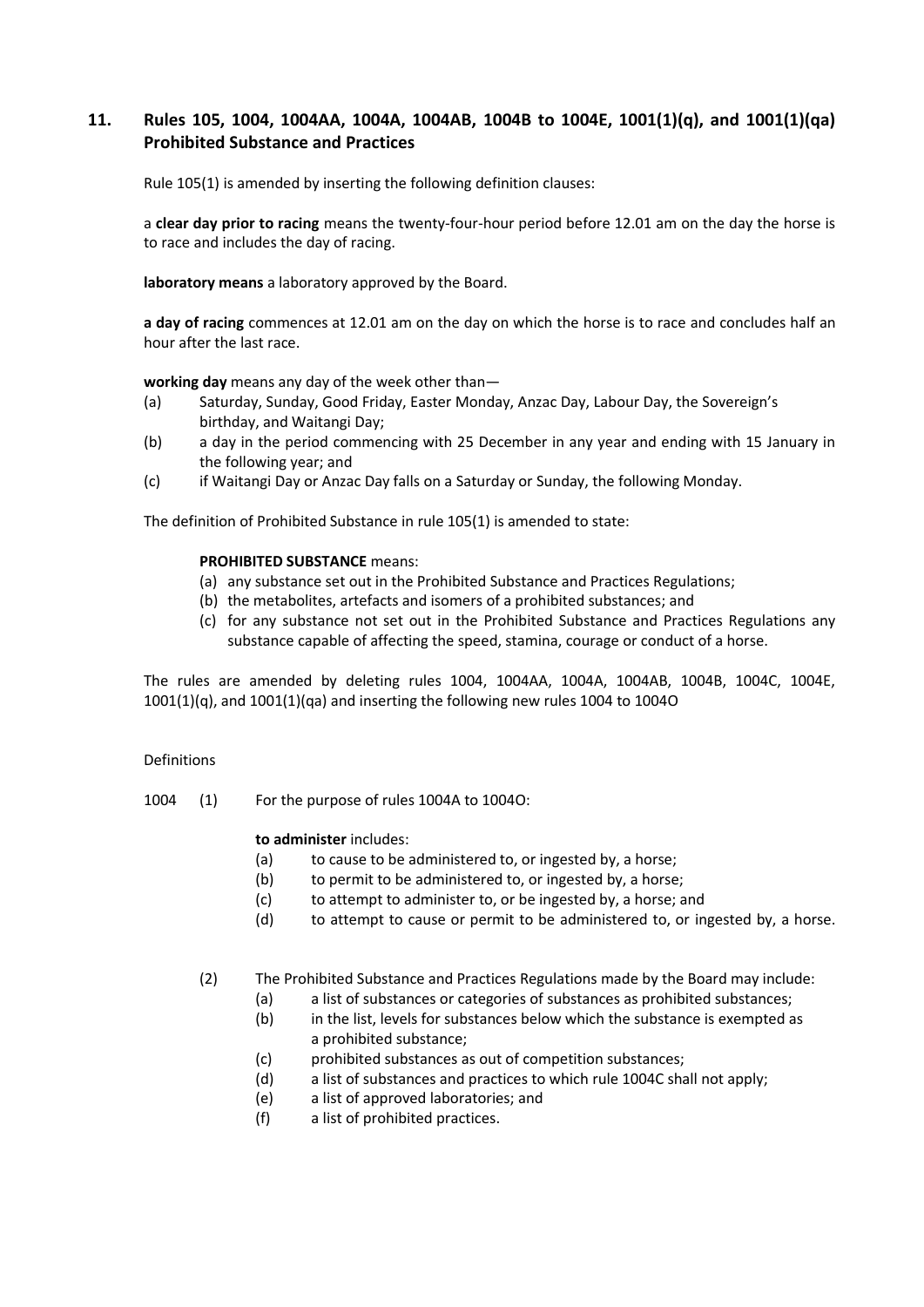#### Prohibited substance rule

- 1004A (1) For the purpose of this rule, a horse is presented for a race during the period commencing at 8.00 am on the day of the race for which the horse is nominated and ending at the time it leaves the racecourse after the running of that race.
	- (2) A horse shall be presented for a race free of prohibited substances.
	- (3) A horse shall be presented for a race with a total carbon dioxide (TCO<sub>2</sub>) level at or below the level of 36.0 millimoles per litre in plasma.
	- (4) When a horse is presented to race in contravention of sub-rule (2) or (3) the trainer of the horse commits a breach of these Rules.
	- (5) When a person is left in charge of a horse and the horse is presented to race in contravention of sub-rule (2) or (3) the trainer of the horse and the person left in charge both commit a breach of these Rules.
	- (6) A breach of sub-rule (2), (3), (4), or (5) is committed regardless of the circumstances in which the  $TCO<sub>2</sub>$  level or prohibited substance came to be present in or on the horse.

#### Prohibited items rule

- 1004B (1) No person shall have in their possession either at a race meeting or in any motor vehicle, trailer, or float being used for the purpose of travelling to a race meeting, unless they have first obtained the permission of a Stipendiary Steward or Racecourse Inspector:
	- (a) a prohibited substance;
	- (b) gastric tube or nasal gastric tube;
	- (c) hypodermic needle, or oral syringe;
	- (d) ventilator, nebulizer, atomiser, or face mask.

#### One clear day rule

- 1004C (1) No person shall administer to a horse entered in a race in the period one clear day before racing (except under the direction or supervision of a club veterinarian, Racecourse Inspector, or Stipendiary Steward) any substance by:
	- (a) gastric tube or nasal gastric tube;
	- (b) injection, hypodermic needle, or oral syringe;
	- (c) aerosol, ventilator, nebulizer, atomiser, or face mask;
	- (d) topical treatment to the skin or tissues that contains or claims to contain medication, or has or claims to have a therapeutic effect, including analgesia or anti-inflammatory actions; or
	- (e) by any similar method.
	- (2) A breach of sub-rule (1) is committed regardless of the nature of the substance administered.
	- (3) A person shall not provide to a horse on the day of racing before it has left the racecourse after racing, or one clear day prior to racing, any feed that had added to it a substance containing bicarbonate or other alkalising agent, cobalt, or a prohibited substance in addition to that included in a commercial feed or produce by a feed merchant.
	- (4) When an administration under sub-rule (2) occurs or a substance is added to a horses feed, both the person who administers or adds the substance and the trainer of the horse commit a breach of the rules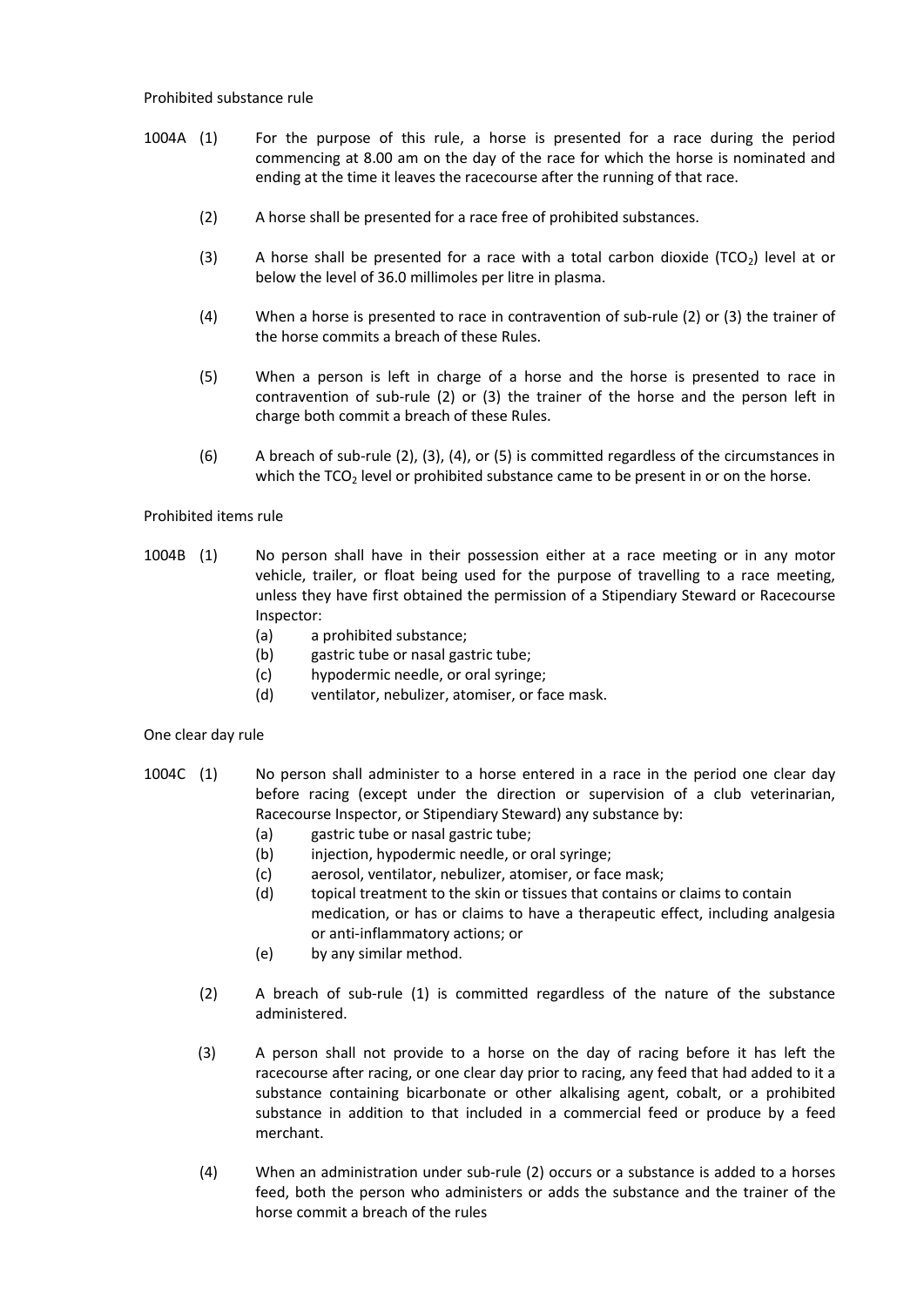#### Sanctions

- 1004D (1) A person who commits a breach of a rule in rules 1004A, 1004B, or 1004C shall be liable to:
	- (a) a fine not exceeding \$20,000.00; and
	- (b) be disqualified or suspended from holding or obtaining a licence for any specific period not exceeding five years.
	- (2) Any horse connected with a breach of the rule must be disqualified from the race and may in addition be disqualified for a period not exceeding five years.

Disqualification from race

- 1004E (1) Any horse taken to a racecourse for the purpose of engaging in a race which is found to have administered to it or ingested by it a prohibited substance or an out of competition prohibited substance must be disqualified from that race.
	- (2) The mandatory disqualification under sub-rule (1) applies regardless of the circumstances in which the substance came to be present in or on the horse.
	- (3) When the owner and trainer of the horse has been advised of the analysis which indicates that a prohibited substance may have been administered to, or ingested by, the horse and the owner, trainer, or their authorised representative does not request, under the Swabbing Instructions, that the reserve sample be analysed at an approved laboratory by 4.00 pm on the third working day after being so advised, a Judicial Committee must disqualify the horse, amend the placings and the stakes shall be paid in accordance with that decision.
	- (4) Where the owner, trainer, or their authorised representative does request the reserve sample be analysed at an approved laboratory by 4.00 pm on the third working day after being advised of the analysis and the analysis of the reserve sample indicates that a prohibited substance may have been administered to, or ingested by, the horse, a Judicial Committee must disqualify the horse, amend the placings and the stakes shall be paid in accordance with that decision.
	- (5) The owner or trainer of the horse subject to a positive result may notify in writing the General Manager of the Racing Integrity Unit that they intend to challenge the analysis and the basis for that challenge. The notification must be within 10 working days of being advised of the results of the analysis, or the result of the reserve sample (if applicable). The Judicial Committee shall then determine whether the horse is to be disqualified after hearing from the parties.
	- (6) Disqualification and changes of placings under this rule, will take effect from the immediate Monday following the judicial decision or such other time as the Judicial Committee determines.
	- (7) A disqualification under sub-rules (3) and (4) may not occur until after the 10 working day period in sub-rule (5).

Anabolic androgenic steroids

1004F (1) Where an investigation, or the inspection, examination, observation, testing, or sample taken from a horse, indicates that a prohibited substance referred to in clause 6.5 of the Prohibited Substance Regulations (anabolic androgenic steroids) or its metabolites, artefacts, isomers or analogues may have been administered to, or ingested by, the horse, that horse: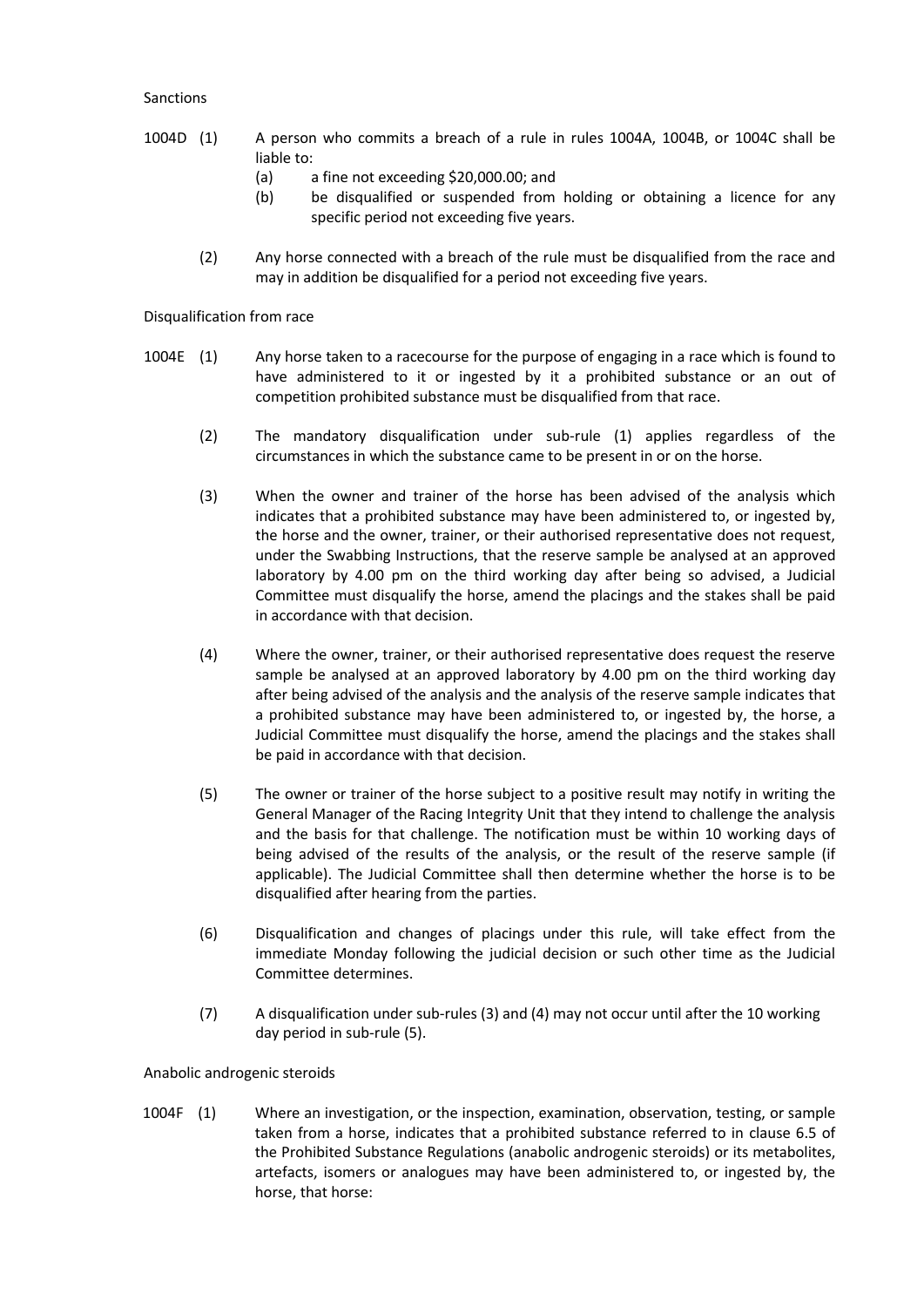- (a) shall be ineligible to be entered for, or start in, a race for a period of 12 months, from the date of inspection, examination, observation, testing, or on which the sample was taken; and
- (b) must be disqualified from any race in which it starts during the 12 month period referred to in paragraph (a).
- (2) Rule 1005E shall apply with any necessary modification to any disqualification under sub-rule (1)(b).

### Injection to joints

- 1004G (1) A horse must not have any substance directly or indirectly injected to a joint in the period eight clear days prior to racing.
	- (2) A trainer and the person in charge of the horse at the time of the injection commits a breach of the rules when a horse races and has had a substance directly or indirectly injected to a joint in the period eight clear days prior to racing.
	- (3) A person who commits a breach of this rule shall be liable to the sanctions in rule 1004D.
	- (4) A horse that races having had any substance directly or indirectly injected to a joint in the period eight clear days prior to racing must be disqualified from the race and rule 1005E shall apply with any necessary modification.

#### Bisphosphonates

- 1004H (1) A horse must not have been administered:
	- (a) any bisphosphonate under the age of four years; or
	- (b) any bisphosphonate in the period 30 clear days prior to racing.
	- (2) A trainer and the person in charge of the horse at the time of the administration prohibited by sub-rule 1 commits a breach of the rules.
	- (3) A person who commits a breach of this rule shall be liable to the sanctions in rule 1004D
	- (4) A horse that races having had administered to it bisphosphonate in contravention of this rule must be disqualified from the race and rule 1005E shall apply with any necessary modification.

Administration Prohibited Substances

- 1004I (1) A person commits a breach of the rules who administers a prohibited substance to a horse which is taken, or is to be taken, to a racecourse for the purpose of engaging in a race.
	- (2) A breach of sub-rule (1) is declared to be a serious racing offence.

Out of competition prohibited substances

1004J (1) When any sample taken has detected in it, or any test or examination establishes the horse has had administered to it, any prohibited substance specified in Prohibited Substance and Practices Regulations as an "Out of Competition Prohibited Substance", the trainer and any other person in apparent control of the horse commits a breach of the Rules.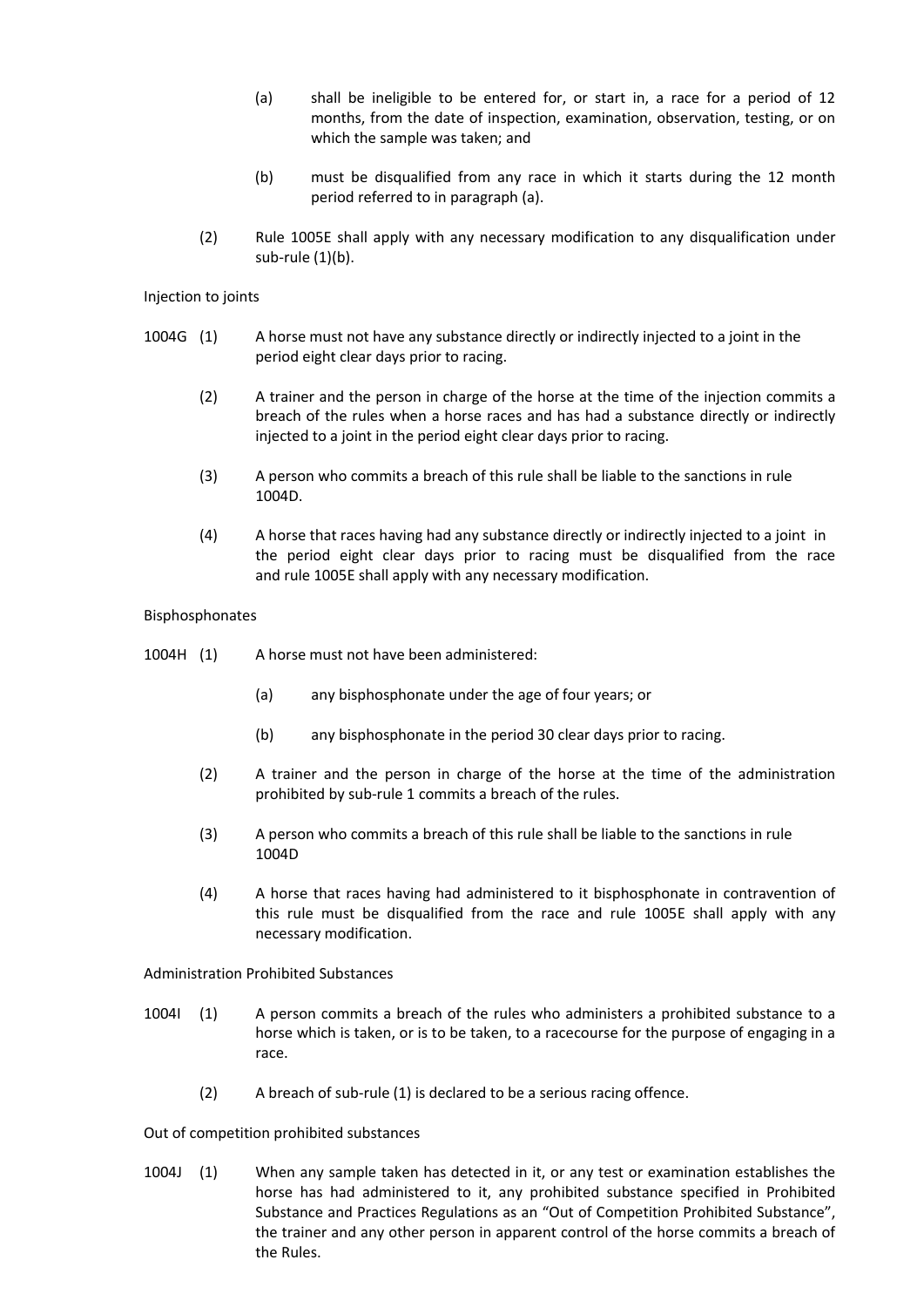- (2) A breach of sub-rule (1) is committed regardless of the circumstances in which the substance came to be present in or on the horse.
- (3) A breach of sub-rule (1) is declared to be a serious racing offence.

Manipulation of Blood and Blood Components

- 1004K (1) A person shall not directly or indirectly:
	- (a) withdraw blood from any horse for the purpose of manipulating the blood; or
	- (b) administer to, reinfuse or reintroduce into a horse any homologous, allogenic (heterologous), or autologous blood, blood products, or blood cells of any origin.
	- (2) Sub-rule (1) is not contravened when the act is undertaken by a veterinarian:
		- (a) for life-saving purposes;
		- (b) for veterinary regenerative therapies for the treatment of musculoskeletal injury or disease; or
		- (c) for veterinary treatment of respiratory bleeding by nebulizer or similar device.
	- (3) If sub-rule (1) is contravened, in addition to the person who breaches the rule, both the trainer and person in charge of the horse commits a breach of the rules.
	- (4) A breach of sub-rules (1) and (3) are declared to be a serious racing offence.
	- (5) Where sub-rule (1) is contravened or a permitted act is undertaken by a veterinarian under sub-rule (2) the horse is:
		- (a) ineligible to be entered or start in a race for a period of eight clear days from the date of the act or such longer period as a Judicial Committee may decide; and
		- (b) must be disqualified from any race in which it started during the eight-day period or longer period referred to in paragraph (a).
	- (6) Rule 1005E shall apply with any necessary modification to any disqualification under sub-rule (5)(b).

### General

- 1004L (1) In a proceeding for a breach of the rules relating to prohibited substances or out of competition prohibited substance it shall be presumed until the contrary is established the contents of any bottle or container contain at least those ingredients specified on the manufacturers label on the container.
- 1004M (1) A Stipendiary Steward or Racecourse Inspector at any time may:
	- (a) Direct a person take and maintain possession of any horse at any and under such conditions as he or she specifies;
	- (b) Have a horse examined or tested;
	- (c) Have a sample taken or collected from the horse, including a sample of its blood or urine.
	- (2) A Stipendiary Steward or Racecourse Inspector may use the services of a Veterinarian or other appropriately qualified person for the purpose of examining, testing, or taking samples from a horse.
	- (3) A sample taken from a horse shall be the property of HRNZ.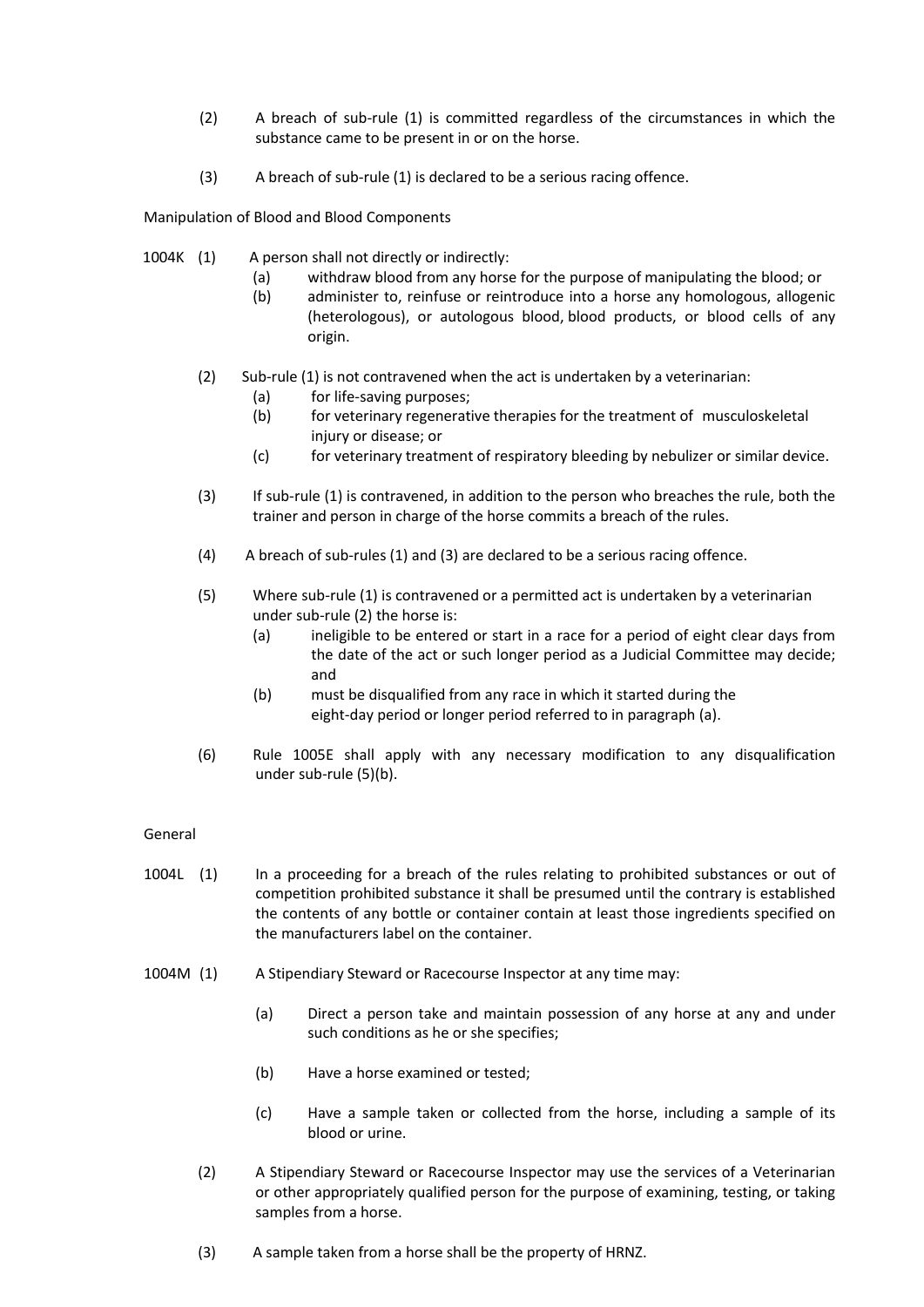- (4) A sample shall be taken, as far as practicable, in accordance with the Swabbing Instructions or other direction, if any, from the Board.
- (5) A sample taken shall be sent to a laboratory for analysis and the analysis shall include any further or subsequent analysis as agreed or directed by the Chief Executive.
- (6) The Chief Executive may delegate his power under sub-rule (5) to the General Manager of the Racing Integrity Unit.
- (7) Failure to comply with these rules, the Swabbing Instructions, or other direction shall not invalidate the analysis of any sample, or any related proceeding.
- 1004N (1) An owner, trainer, and person in apparent control of the horse must comply with any direction given by a Stipendiary Steward or Racecourse Inspector relating to any examination, test, or taking of samples.
	- (2) A person must not interfere with, or prevent, or endeavour to interfere with or prevent the carrying out of any test or examination.
	- (3) A breach of sub-rule (1) and (2) is declared to be a serious racing offence.
- 1004O (1) A laboratory may issue a certificate which may include:
	- (a) the sample, substance, preparation, mixture, or article to which the certificate relates;
	- (b) the date on which the sample, substance, preparation, mixture, or article was received by the laboratory from a Stipendiary Steward or Racecourse Inspector;
	- (c) upon analysis that sample, substance, preparation, mixture, or article was found to be or contain a prohibited substance or an out of competition substance.
	- (2) A certificate shall, until the contrary is proved, be sufficient evidence of the:
		- (a) qualifications and authority of the person by whom the analysis was carried out;
		- (b) authority of the person who signed the certificate to sign that certificate; and
		- (c) facts stated in the certificate.
	- (3) A certificate shall be admissible in evidence if:
		- (a) at least 10 working days before the hearing at which the certificate is tendered, a copy of that certificate is served, upon the defendant in those proceedings; and
		- (b) the defendant does not at least 5 clear days before the hearing give notice in writing to the Racing Integrity Unit requiring the person who made the analysis to be called as a witness at the hearing.